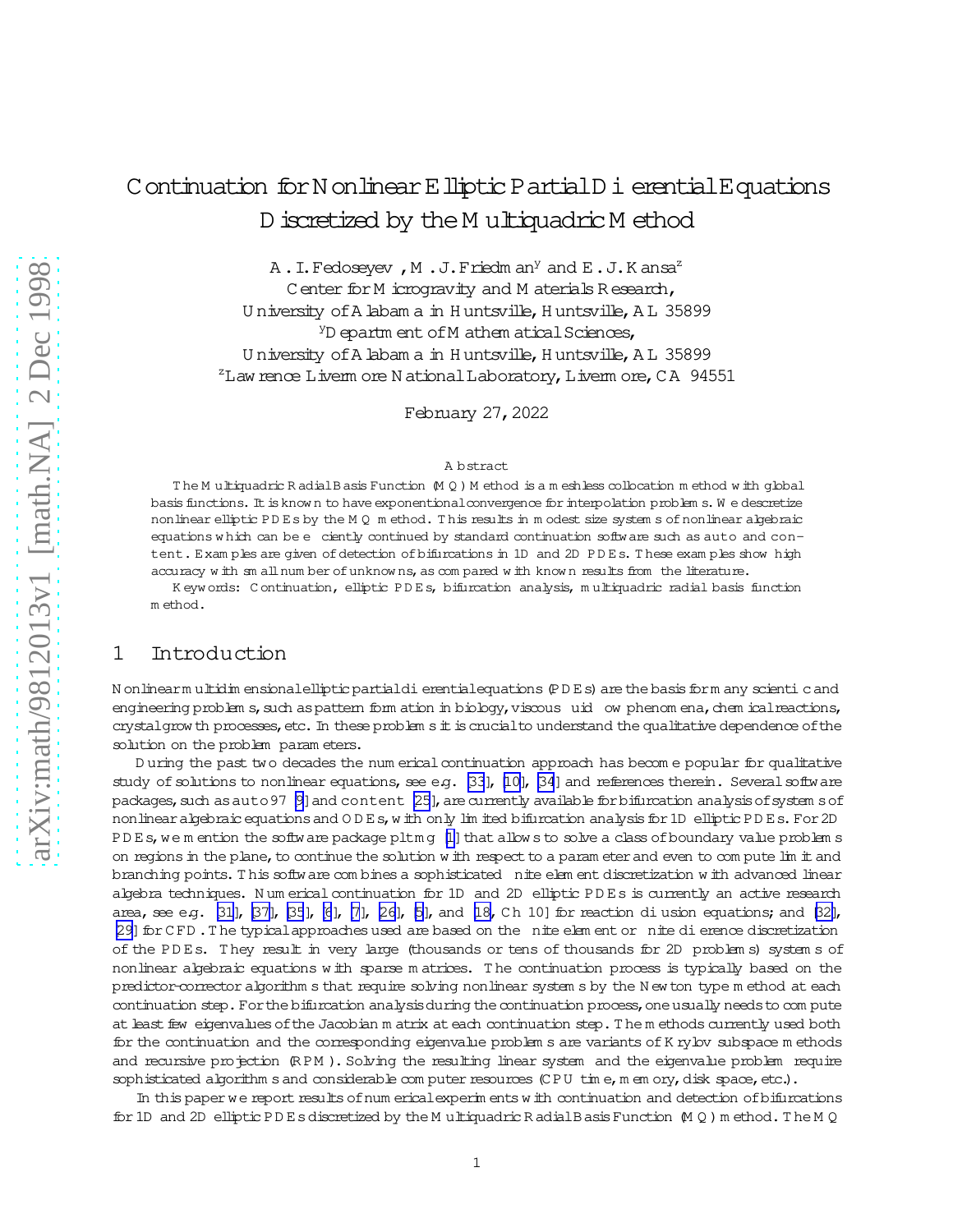m ethod was rst introduced for solving PD Es in 1990 by K ansa [\[22\]](#page-9-0), [\[23\]](#page-9-0). It is a m eshless collocation m ethod w ith globalbasis functions w hich leads to nite dim ensionalproblem s w ith fullm atrices. It was show n to give very high accuracy w ith a relatively sm all num ber of unknow ns (tens or hundreds for 2D problem s). The corresponding linear system s can be e ciently solved by direct m ethods. This opens a possibility for using standard continuation software, such as auto and content, designed for bifurcation analysis of modest size problem s. W e also note that the M Q m ethod does not require predeterm ined location of the nodes as the spectralm ethod does.

In Section 2 we sum m arize previous results on solving PD Es by the M Q m ethod and our experim ents w ith an eigenvalue problem .

In Section [3](#page-3-0) we form ulate an adaptation ofthe M Q m ethod for the discretization ofthe param etrized elliptic PD Es.

In Section [4](#page-5-0) we present results of our num erical experim ents w ith continuation of solutions and detection ofbifurcations for 1D and 2D elliptic PD Es.

In Section [5](#page-7-0) we discuss our results.

# 2 R eview ofm ultiquadric m ethod for elliptic P D E s

### 2.1 Sum m ary of previous results

The concept of solving PD Es using the radialbasis functions (RBF) was introduced by K ansa in 1990 [\[22\]](#page-9-0), [\[23\]](#page-9-0). He im plem ented this approach for the solution of hyperbolic, parabolic, and elliptic PD Es using the M Q RBFs proposed by H ardy [\[19\]](#page-9-0), [\[20\]](#page-9-0) for interpolation of scattered data.

There exists an in nite class of RBFs. A radial basis function, f  $(x)$ , x 2 R<sup>n</sup>, depends only upon the distances between the nodes. A M Q RBF is  $g_j(x) = ((x - x_j)^2 + c_j^2)^{1=2}$ , where  $x_j$  is a reference node and  $c_j$  is a shape param eter. In the com prehensive study by Franke [\[13\]](#page-9-0), it is show n that M Q R BFs have the excellent properties for the interpolation of 2D scattered data. A m ong studied R BFs still only the M Q R BFs are proven to have the exponential convergence for the function interpolation [\[28](#page-9-0)], [\[39\]](#page-10-0).

The num erical experim ents by K ansa [\[22](#page-9-0)], [\[23](#page-9-0)], and G olberg and C hen [\[15\]](#page-9-0) show high e ciency and very accurate solution w ith the M Q schem e. K ansa [\[23\]](#page-9-0) showed that M Q m ethod yields a high accuracy for parabolic and elliptic PD Es. Exam ple for the transient convection-diusion problem with steep initial front dem onstrated highly accurate solution by the M Q m ethod w ith a sm all num ber of nodes even for large cellPeclet num ber P e. Test cases w ith 20 nodes for the M Q m ethod ran for diusion coecient D in the range from 10  $^1$  to 10  $^3$ . The corresponding cell P e num ber was from 0.5 to 50:0. Exact and M Q solution are indistinguishable graphically (apparent dierence less than 10  $^4$ ) for D = 10  $^1$  and 10  $^2$ , while sm all deviation (5%) was observed at D = 10  $^{3}$ ;P e = 50. N o instability or w iggles was seen. Finite dierence  $\sin u$  ulation w ith K = 200 nodes and optim alcom bination of the central and upw ind dierences for the case  $D = 10^{-1}$ ; P e = 5 resulted in the error of 3%, which was still several orders less accurate than the M Q m ethod solution.

In the num erical experim ents w ith m odeling the von N eum ann blast w ave K ansa [\[23](#page-9-0)] com pared the exact solution and its derivatives w ith the M Q solution (35 nodes) and w ith nite dierence ones (50;500 and 5000 nodes). The error in value and gradients of pressure, density and energy was 10  $^6$  or less for the M Q m ethod, and in the range from 10  $^4$  to 10  $^2$  for the best nite dierence result with 5000 nodes.

G olberg and C hen [\[16\]](#page-9-0) showed that the solution of the 3D P oisson equation could be obtained w ith only 60 random ly distributed nodesto thesam edegreeofaccuracy asa FEM solution w ith 71,000 linearelem ents.

Sharan, K ansa, and G upta  $[36]$  showed that the M Q m ethod yields very accurate solutions for elliptic PDE problem s, including the biharm onic equation, and that the M Q approach is simple to implem ent on dom ains w ith irregular boundaries. D ubal et al. [\[11](#page-9-0)] noted m any bene ts of using M Q R BFs to solve the initialvalue problem for a 3D nonlinear equation for the collision oftwo black holes. T he resulting discrete system has 2000 unknow ns and was solved directly.

Buhm ann [\[3\]](#page-8-0) showed that RBFs and, in particular, M Q RBFs are useful for constructing prew avelets and w avelets. W avelets are m ost frequently used in tim e series analysis, but there are results for using wavelets to solve PD Es [\[12\]](#page-9-0), [\[30](#page-10-0)]. A s Buhm ann points out, one can generate true wavelets by an orthonorm alization process. The wavelets are an elegant way to achieve the sam e results as multi-grid schem es. The M Q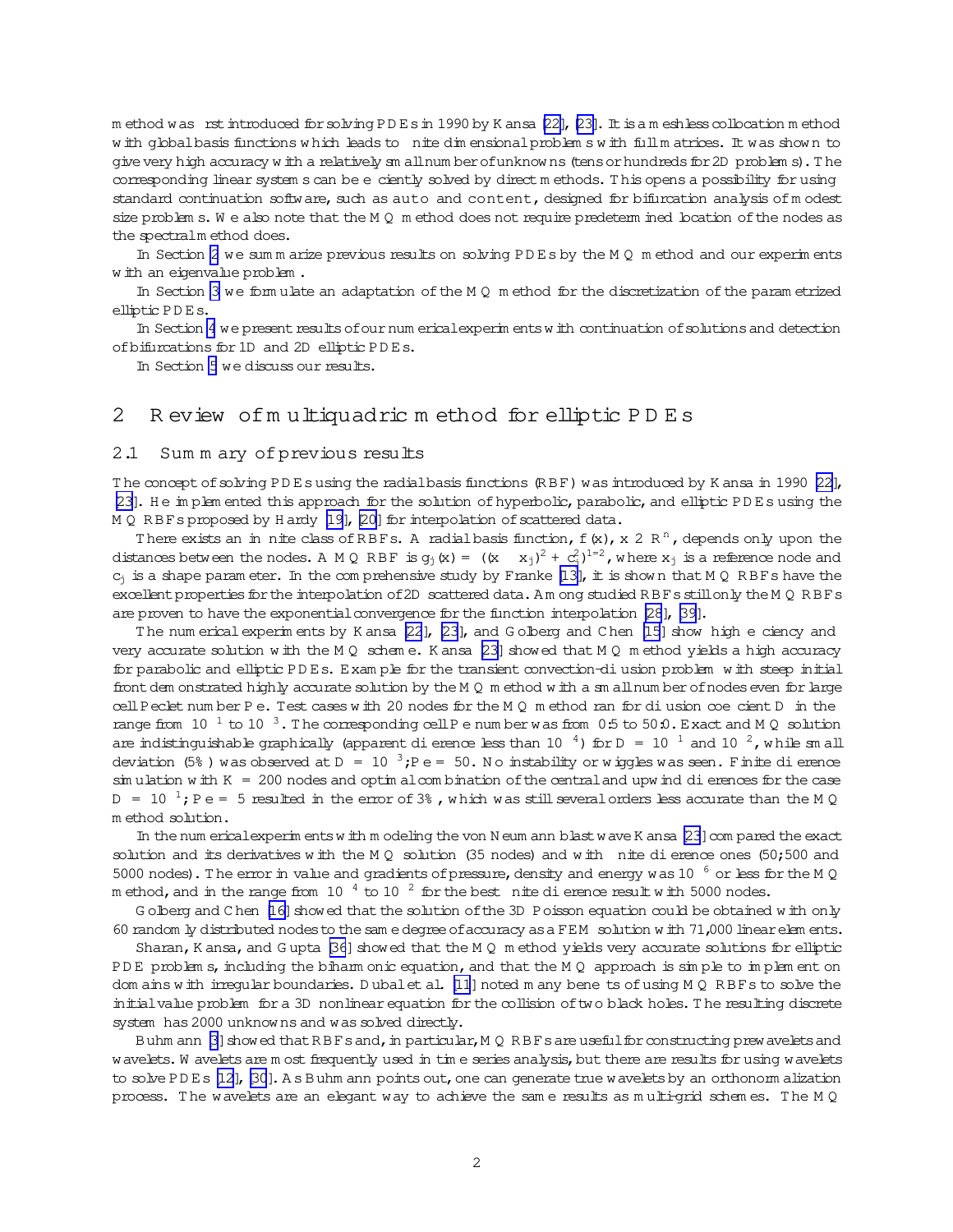RBFs are attractive for prew avelet construction due to exceptional rates of convergence and their in nite dierentiability.

Franke and Schaback paper [\[14](#page-9-0)] provides the rst theoretical foundation for solving PD Esby collocation using the R BF m ethods.

K ansa and H on  $[24]$  studied severalm ethods to solve linear equations that arise from the M  $Q$  collocation problem s. They studied the 2D Poisson equation, and showed that ill-conditioning of the system of equations could be circum vented by using the sub-structuring m ethods.

K ansa [\[23](#page-9-0)] introduced the concept of variable shape param eters  $c_j$  in the M Q schem e that appeared to work well in som e cases. In the work by K ansa and H on [\[24\]](#page-9-0), a recipe based upon the local radius of curvature of solution surface was found to perform better than a constant shape param eter M  $Q$  schem e. A sim ple variable shape param eter form ula is based the local radius of curvature. K ansa and H on [\[24\]](#page-9-0) tested the M Q m ethod for the 2D Poisson equation w ith a set of exact solutions like F =  $\exp(ax + by)$ ; $\cos(ax +$ by);  $\sin(ax + by)$ ,  $\log(ax + by + c)$ ,  $\exp(a(x 1=2)2 b(y 1=2)2)$  and  $\arctan(ax + by)$ . They showed obtained a high accuracy (up to 10  $^5$ ) and a sm all residualnorm (10  $^4$ ) on a m odest node size set (121 nodes) w hile locally adapting the shape param eter  $c_i$ .

Franke [\[13](#page-9-0)] com pared (global) R B F interpolation schem es against m any popular com pactly supported schem es such as nite dierence m ethod, and found that the global RBF schem es were superior on six criteria.

M adych [\[27](#page-9-0)] showed theoretically that the M Q interpolation schem e converges faster as the constant M Q shape param eter becom es progressively larger.

Them ulti-zonem ethod ofW ong et al. [\[38](#page-10-0)] is yet another alternativem ethod for im proving com putational e ciency. This m ethod is readily parallelizable, and the conditioning of the resulting m atrices are much better.

H on and M ao [\[21](#page-9-0)] showed that an adaptive algorithm that adjusted the nodes to follow the peak of the shock wave can produce extrem ely accurate results in 1D Burgers equation w ith only 10 nodes, even for extrem ely steep shocks w ith  $Re = 10^4$ .

### 2.2 A sim ple eigenvalue problem .

A ccurate approxim ation of eigenvalue problem s is essential for bifurcation analysis of PDEs. We have not found references in literature on the M Q -solution of eigenvalue problem s. W e therefore present here results foran eigenvalue problem for1D Laplace operator.Fordetailson the M Q discretization see Section [3](#page-3-0).T his is a scalarproblem

$$
u^{\infty} = u;
$$
  
u(0) = u(1) = 0; (1)

that has the exact solution:

$$
(\text{m } j \text{U}^{\text{m}} \text{ (x)}) = (\text{m })^2
$$
; sin (m x) ; m = 1;2; ...

where  $(\mathbf{m} \cdot \mathbf{U}^{\mathsf{m}}(\mathbf{x}))$  is the  $\mathsf{m}$  th eigenpair of (1). Introduce the  $\mathsf{m}$  esh  $x_n = \mathsf{nh}; n = 0; 1; \dots; N$ ,  $h = 1 \neq N$ ; and consider the standard second order nite dierence  $(FDM)$  discretization of  $(1)$ :

$$
\frac{u_{n+1} - 2u_n + u_{n-1}}{h^2} = u_n; \qquad n = 1;::N \qquad 1; \qquad (2)
$$
  

$$
u_0 = u_N = 0;
$$

The corresponding approxim ate eigenpairs are given by

h <sup>m</sup> ;U <sup>h</sup> <sup>m</sup> = 0 B B @ 4N <sup>2</sup> sin<sup>2</sup> m 2N ; 2 6 6 4 sin m N sin <sup>2</sup><sup>m</sup> N :::::::::: sin (<sup>N</sup> 1)<sup>m</sup> N 3 7 7 5 1 C C A ; m = 1;:::;N 1:

W e also solved (1) using the M Q discretization for several values of the num ber K of internal nodes. D enote by  $M \circ \mathcal{U}^M \circ \mathcal{U}^M \circ \mathcal{U}^M \circ \mathcal{U}^M$  is  $M = 1$ ;:::;K the corresponding approximate eigenpairs.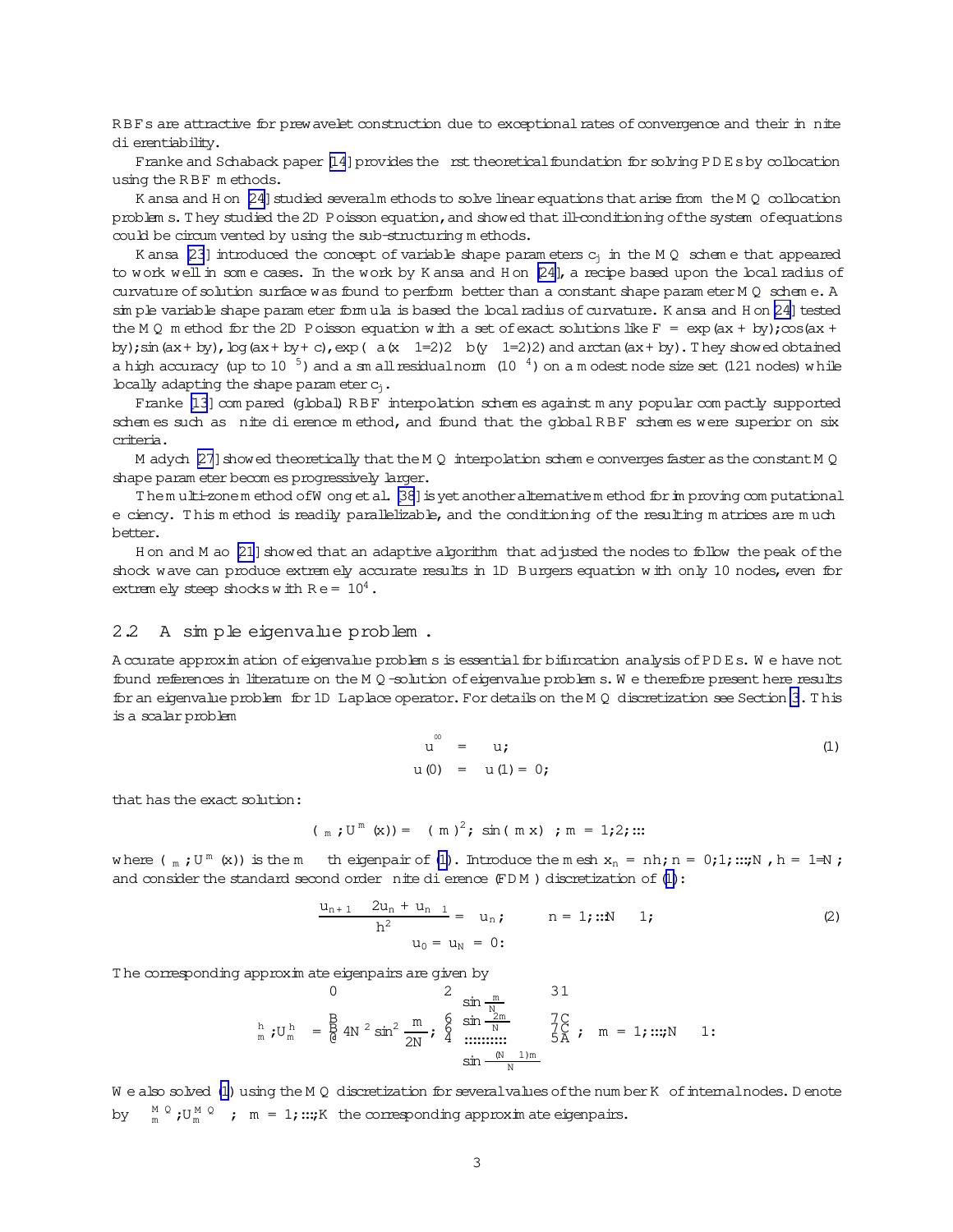<span id="page-3-0"></span>

| $\alpha$ , in $\alpha$ in equal with uniform those distribution for $\alpha$<br>$ Jr$ and $Jr$ . |             |                                         |                                                     |                                                                |                                                |  |  |
|--------------------------------------------------------------------------------------------------|-------------|-----------------------------------------|-----------------------------------------------------|----------------------------------------------------------------|------------------------------------------------|--|--|
| m                                                                                                | $m$ (exact) | $\frac{M}{m}$ $\frac{Q}{I}$ ; K = 5     | $R$ el. err. $\overline{r^M}$ <sup>Q</sup>          | $R$ elerr $\mathbf{w}_{\textrm{H}}^{\textrm{M}}$ $\frac{Q}{H}$ | Rel. err. $^{\mathsf{nh}}$ ; K = 47            |  |  |
| $\mathbf{1}$                                                                                     | 9:86961     | 9:86596                                 | $10^{-4}$<br>3:7                                    | $10^{-4}$<br>3:7                                               | $10^{-4}$<br>3:7                               |  |  |
| 2                                                                                                | 39:4784     | 39:6492                                 | 10 <sup>3</sup><br>4:3                              | 10 <sup>3</sup><br>5:2                                         | 10 <sup>3</sup><br>1:5                         |  |  |
|                                                                                                  |             |                                         |                                                     |                                                                |                                                |  |  |
| m                                                                                                | (exact)     | $M_{\text{m}}$ $\overline{g}$ ; $K = 7$ | $R$ el. err. $\mathbf{w}^{\mathbf{M}^{\mathbb{Q}}}$ | Rel. err. $\mathbf{w}^{\mathbf{M}}$ $\mathbf{Q}$               | Rel. err. <sup><math>n^h</math></sup> ; K = 76 |  |  |
| $\mathbf{1}$                                                                                     | 9:86961     | 9:86821                                 | $10^{-4}$<br>1:4                                    | $10^{-5}$<br>9:9                                               | $10^{-4}$<br>1:4                               |  |  |
| 2                                                                                                | 39:4784     | 39:4738                                 | $10^{-4}$<br>1:2                                    | $10^{-4}$<br>1:8                                               | $10^{-4}$<br>5:7                               |  |  |
| 3                                                                                                | 88:8264     | 89:3648                                 | 10 <sup>3</sup><br>6:0                              | $10^{-2}$<br>1:1                                               | 10 <sup>3</sup><br>1:3                         |  |  |
|                                                                                                  |             |                                         |                                                     |                                                                |                                                |  |  |
| m                                                                                                | $m$ (exact) | $M_{m}^{\text{M}}$ 2 ; K = 9            | Rel. err. NO                                        | Rel. err. $_{II}^M$ <sup>0</sup>                               | Rel. err. $^{h}$ ; K = 117                     |  |  |
| $\mathbf{1}$                                                                                     | 9:86961     | 9:86901                                 | 5<br>10 <sup>°</sup><br>6:0                         | $10^{-5}$<br>5:0                                               | $10^{-5}$<br>6:0                               |  |  |
| $\overline{2}$                                                                                   | 39:4784     | 39:4846                                 | $10^{-4}$<br>1:6                                    | $10^{-4}$<br>2:1                                               | $10^{-4}$<br>2:4                               |  |  |
| 3                                                                                                | 88:8264     | 89:1667                                 | 10 <sup>3</sup><br>3:8                              | 10 <sup>3</sup><br>7:3                                         | $10^{-4}$<br>5:4                               |  |  |
| 4                                                                                                | 157:913     | 159:689                                 | $\overline{c}$<br>10<br>1:1                         | $10^{-2}$<br>2:5                                               | $10^{-4}$<br>9:6                               |  |  |

Table 1: Eigenvalue problem : com parison of eigenvalues and eigenfunctions<br> $\frac{1 \times 100 \text{ m}}{2 \times 2 \times 2 \times 1000 \text{ m}}$  and  $\frac{1 \times 1000 \text{ m}}{2 \times 2 \times 1000 \text{ m}}$ a)  $M \cap m$  athod w th uniform node distribution for  $K =$ 

b)  $M Q$  m ethod w ith nonuniform node distribution for  $K = 7$  and 9

| m              | (exact)<br>m | M Q<br>$; K = 7$<br>m | Relerr. $^{\mathsf{m}^{\mathrm{M}}}$ $^{\overline{\mathbb{Q}}}$ | Relerr. $\sqrt[m]{\frac{M}{n}}$          | Relerr. $^{\mathsf{nh}}$ ; K = 3477 |  |
|----------------|--------------|-----------------------|-----------------------------------------------------------------|------------------------------------------|-------------------------------------|--|
|                | 9:86961      | 9:86961               | 8<br>10<br>6:8                                                  | - 6<br>10<br>3:0                         | 10 <sup>8</sup><br>6:8              |  |
| 2              | 39:4784      | 39:4782               | 6<br>10 <sup>°</sup><br>3:2                                     | 10<br>3:0                                | 10<br>2:7                           |  |
| 3              | 88:8264      | 88:8139               | 4<br>10<br>1:4                                                  | 4 <sup>1</sup><br>10 <sup>°</sup><br>6:5 | 10<br>5:4                           |  |
|                |              |                       |                                                                 |                                          |                                     |  |
| m              | (exact)<br>m | M Q<br>$: K = 9$      | M Q<br>Rel. err.                                                | M Q<br>Relerr.                           | $\mathrm{F}$ ; K = 950<br>Relerr.   |  |
|                | 9:86961      | 9:86960               | 9:1<br>10                                                       | 6<br>10<br>2:3                           | 9:1<br>10                           |  |
| 2              | 39:4784      | 39:4783               | 10<br>6<br>1:4                                                  | $10^{-5}$<br>2:0                         | $10^{-6}$<br>3:6                    |  |
| 3              | 88:8264      | 88:8241               | 10<br>C<br>2:6                                                  | $\overline{4}$<br>10<br>1:8              | $10^{-6}$<br>8:2                    |  |
| $\overline{4}$ | 157:913      | 157:882               | 4<br>10<br>1:9                                                  | $10^{-3}$<br>1:8                         | 5<br>10 <sup>1</sup><br>1:5         |  |

The results of our com putations are sum m arized in Table 1. We use the notation  $^{\mathfrak{m}^M=Q}$  ;  $^{\mathfrak{m}^h}$  for the relative errors in  $M\circ N$ ,  $M\circ N$  , respectively, and the notation  $W_0^M\circ N$  for the  $L_1$  -norm error in  $U_m^M\circ N$ . For each  $M\circ Q$ solution we provide a com parison w ith the FD M solution that has a sucient num ber ofnodes to give the sam e accuracy for  $_1$  as the M Q m ethod. In Part (a) of the table we use the uniform node distribution for the M  $Q$  m ethod. Part  $(p)$  of the table show s that the accuracy of the M  $Q$  m ethod can be signi cantly im proved by adapting the node distribution: we m oved only two nodes adjacent to boundary to reduce their distance from the boundary to  $h_1 = h=4$  (while the rem aining nodes are distributed uniform ly).

O ne can see that the M Q m ethod can give a highly accurate solution w ith a sm all num ber of unknow ns, 10 100 tim es sm aller than the num ber ofunknow ns in the FD M for the sam e accuracy.

# 3 D iscretization ofnonlinear elliptic P D E s by the M Q m ethod

W e consider the second order system of n param etrized nonlinear elliptic partial di erential equations

D ( )u f(r u;u;x;y;)= 0; 2 R,u( );f( )2 R <sup>n</sup> ,(x;y)2 R <sup>2</sup>; (3)

where  $D$  ( ) is a positive diagonaln n m atrix, that dependents sm oothly on, subject to boundary conditions

$$
f^{b} \left( \frac{\partial u}{\partial n} ; u ; x ; y ; \right) = 0 ; f^{b} \left( \right) 2 \dot{R} ; \tag{4}
$$

H ere is a control param eter, and we are interested in studying the dependence of the solutions to the boundary value problem  $(3)$ ,  $(4)$  on :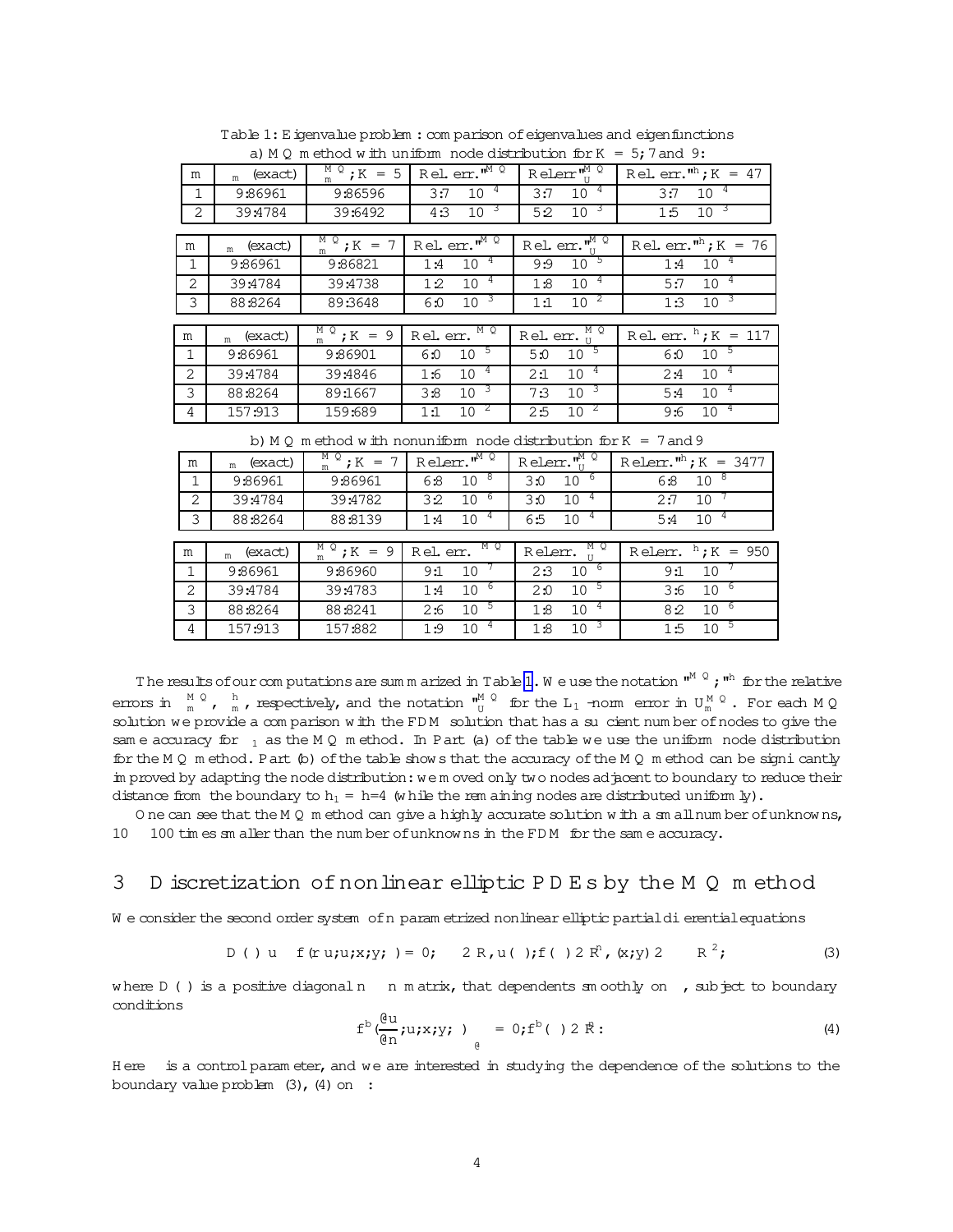<span id="page-4-0"></span>W e discretize the continuous problem by the m ultiquadric radial basis function  $(M Q)$  m ethod [\[22\]](#page-9-0), [\[23\]](#page-9-0), [\[28\]](#page-9-0) as follow s. Introduce a set  $_{h}$  of nodes  $M$  internal and  $N_b$  on the boundary)

$$
h = f(x_i; y_i) \mathbf{j}_{=1;N} \qquad , (x_i; y_i) \mathbf{j}_{=N+1;N+N} \qquad \text{or} \qquad g
$$

and look for the approxim ate solution to  $(3)$ ,  $(4)$  in the form

uh(x;y)= a<sup>0</sup> + <sup>j</sup><sup>=</sup> <sup>N</sup> <sup>1</sup> X j= 1 a<sup>j</sup> (gj(cj;x;y) g<sup>N</sup> (c<sup>N</sup> ;x;y))+ <sup>j</sup><sup>=</sup> X N + N <sup>b</sup> j= N + 1 a<sup>j</sup> (gj(cj;x;y) g<sup>N</sup> (c<sup>N</sup> ;x;y)); (5)

where  $a_j$  2  $R^{\text{n}}$  are the unknown expansion coe-cients and

$$
g_j(c_j; x; y) =
$$
 
$$
\frac{q}{(x - x_j)^2 + (y - y_j)^2 + c_j^2}; \quad j = 1; \dots; N + N_b;
$$

are the M Q basis functions, and  $c_j > 0$  is called a shape param eter [23]. We then substitute  $u_h(x,y)$  into [\(3\)](#page-3-0), (4) and use collocation at the nodes  $h$  to obtain a nite dim ensional system

$$
I_i(a; ) D () u_h(x_i; y_i) f(r u_h(x_i; y_i); u_h(x_i; y_i); x_i; y_i; ) = 0; i = 1; ...; N ; \qquad (6)
$$

$$
I_{i,N}^{b} (a; ) f^{b} \frac{(\theta u_{h}(x_{i}; y_{i})}{\theta n}; u_{h}(x_{i}; y_{i}); x_{i}; y_{i}; ) = 0; i = N + 1; ...; N + N_{b}; \qquad (7)
$$

W enextm odify the discretized system to m ake it m ore suitable for continuation and bifurcation analysis. 1) W e elim inate  $a_{j}$ ,  $j = N + 1$ ;:::;N + N b, associated w ith the boundary nodes, so as to m inim ize the num ber ofunknow ns. 2) W e reform ulate (5) in term sofnodalvalues  $u_i$  so that to have the correct eigenvalue problem (to avoid dealing w ith m atrix stencils) for the Jacobian m atrix of(6) for detecting bifurcations during the continuation process.

This is accomplished as follows. Denote  $a^1 = (a_0, a_1, ...; a_{N-1}) 2 R^{n-N}$  ,  $a^2 = (a_{N+1}, ...; a_{N+N_{D}}) 2 R^{n-N_{D}}$ ,  $' = ('_1;::;"_N),' ' = ('_1';::;"_N, b),$  and rew rite the system (6), (7) as

$$
(\mathsf{a}^1; \mathsf{a}^2; ) = 0; \quad ( ) 2 \; \mathsf{R}^{\mathsf{R}} \quad \mathsf{N} \tag{8}
$$

$$
I^{\text{b}}(a^{1};a^{2}; ) = 0; I^{\text{b}}( ) 2 \, \mathbb{R}^{\text{N}_{\text{b}}}:
$$
 (9)

A ssum ing that the im plicit function theorem is applicable here (w hich is usually the case), we solve (9) for  $a^2$  to obtain

$$
a^{2} = (a^{1}; )
$$
; or, in components,  $a_{j} = (a^{1}; )$ ;  $j = N + 1$ ; ...;  $N + N_{b}$ : (10)

Substituting this into (8) yields

$$
(\mathsf{a}^{1}; \ \mathsf{(a}^{1}; \ ); \ )=0; \ \ ^{r}(\ )\ 2\ \mathsf{R}^{n}.
$$

We nextwant to reform ulate (11) in term softhe nodalvalues  $\mathtt{U}$  =  $\,$  (u<sub>1</sub>;u<sub>2</sub>;:::;u<sub>N</sub> ) 2 R<sup>n N</sup> of the approximate solution at the internal nodes dened by  $u_i = u_h(x_i; y_i)$ . To this end we rstelim inate  $a^2 = (a_{N+1}; ...; a_{N+N_b})$ from (5) by substituting (10) into (5) to obtain

uh(x;y)= a<sup>0</sup> + <sup>j</sup><sup>=</sup> <sup>N</sup> <sup>1</sup> X j= 1 a<sup>j</sup> (gj(cj;x;y) g<sup>N</sup> (c<sup>N</sup> ;x;y))+ <sup>j</sup><sup>=</sup> X N + N <sup>b</sup> j= N + 1 <sup>j</sup>(a <sup>1</sup>;)(gj(cj;x;y) g<sup>N</sup> (c<sup>N</sup> ;x;y)) (12)

We now de nethem ap  $:a^1 7!$  U =  $(a^1)$ . For i= 0;:::;N 1:

$$
u_{i} = a_{0} + \bigvee_{j=1}^{j=\aleph} (g_{j}(c_{j}; x_{i}; y_{i}) \quad q_{N}(c_{N}; x_{i}; y_{i})) a_{j} + \bigvee_{j=N+1}^{j=\aleph + N_{b}} (g_{j}(c_{j}; x_{i}; y_{i}) \quad q_{N}(c_{N}; x_{i}; y_{i})) \bigwedge_{j}(a^{1}; \cdot), \quad (13)
$$

Finally, substituting  $a^1 =$  $1$  (U) into (11), we arrive at the nite dim ensional continuation problem

$$
G(U; ) = 0; U; G() 2 Rn N; 2 R;
$$
 (14)

w here

$$
G(U; ) = ' ^1(U);
$$
  $^1(U);$   $i$ ,  $i$ ,  $iR^N$   $i R^N$ ,  $( ) 2 R^{N_0}$ :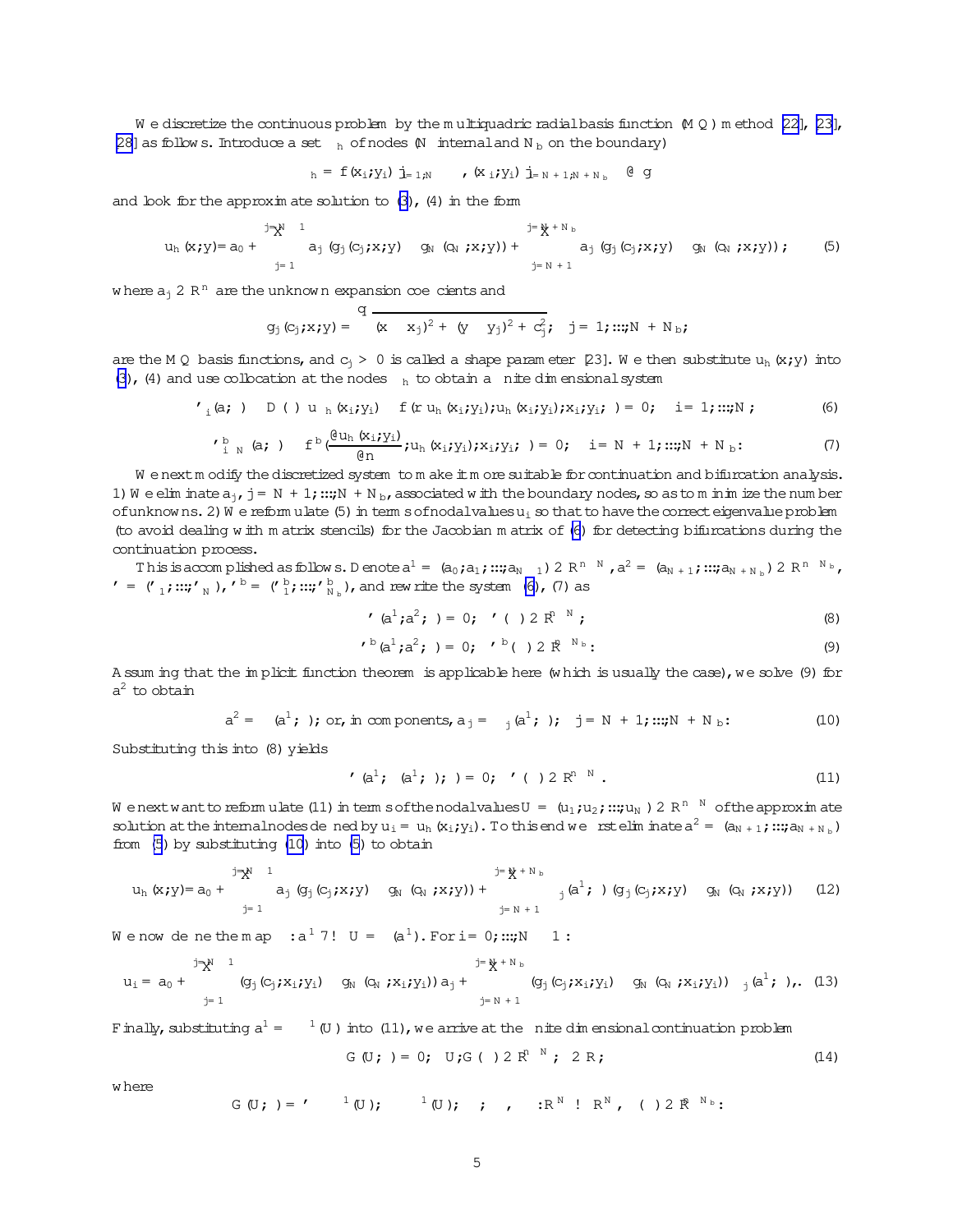<span id="page-5-0"></span>

|           | a) results for M V correspond to unlimit node distribution |        |          |                                                                                                           |          |  |  |  |  |
|-----------|------------------------------------------------------------|--------|----------|-----------------------------------------------------------------------------------------------------------|----------|--|--|--|--|
|           |                                                            |        |          | [9], exact $\begin{bmatrix} 7 \end{bmatrix}$ , K = 800   M Q (u), K = 5   M Q (u), K = 7   M Q (u), K = 9 |          |  |  |  |  |
|           | 3:513831                                                   | 3:5137 | 3:512609 | 3:514224                                                                                                  | 3:514047 |  |  |  |  |
| rel error | 6:1                                                        |        |          |                                                                                                           |          |  |  |  |  |

Table 2: 1D G elfand-B ratu equation: lim it point comparison  $mod +$  $-46.$ 

b) results for M 0 correspond to nonuniform node distribution

|           | $[25]$ , K = 50       |         |           | $[25]$ , K = 500   M Q (nu), K = 5   M Q (nu), K = 7   M Q (nu), K = 9 |          |
|-----------|-----------------------|---------|-----------|------------------------------------------------------------------------|----------|
|           | 3:51145               | 3:51380 | 3:514010  | 3:513809                                                               | 3:513828 |
| rel error | 1 <sub>0</sub><br>6:8 | 8:8     | 10<br>5:1 | 10<br>6:3                                                              | 8:5      |

R em ark 1 N ote that in the case that the boundary condition (4) is linear,  $\frac{1}{1}$  are linear, and consequently is an N N matrix.

In Section 4 we consider examples of continuation of 1D PDEs with  $=$  (0;1) and 2D PDEs with  $=$  (0;1) (0;1). In all 2D exam ples we have the same number N s of nodes in x and y directions. We choose a constant shape parameter  $c_1 = s = (N_s \t1)$ . Our typical choice for s is 4 s 12.

We use two types of node distributions. In the case of uniform node distribution  $(x_k; y_1) = (kh; lh)$ , k; l = 0; ...; N<sub>s</sub>, h =  $\frac{1}{N_s}$ . In the case of nonuniform node distribution, the nodes adjacent to the boundary 0 are placed at the distance  $N = h_1 h$  from 0,0.1  $h_1$  0.5, while the rem aining nodes are distributed uniform  $\mu$ . A criteria for the choice of  $h_1$  was a m in m um of  $L_2$ -norm of the residual in.

#### 4 Num erical experim ents for 1-D and 2-D elliptic PDEs

We present several examples of continuation of solutions to system s of nonlinear 1D and 2D elliptic PDEs. Each problem is discretized by the M 0 m ethod described in Section 3. W e then perform continuation of the resulting system of algebraic equations (14) with auto 97. The principal goal of our exam ples is to assess the accuracy of the detection of bifurcation points. We compare our results with some published results and, in one case, the results of our computations with an example in auto 97 and content. We will use throughout the notation K for the number of unknowns in a particular method. For our M Q method K = n N, where n is the dimension of the system and N is the number of internal nodes. We denote by  $M Q (u)$  and  $M Q (nu)$ our M Q m ethod w ith the uniform and nonuniform node distribution, respectively.

Exam ple 1 1D Gelfand-Bratu equation. This is a scalar problem

$$
u^{\omega} + e^{u} = 0; \text{ in } = (0,1);
$$
  
u(0) = u(1) = 0; (15)

that appears in combustion theory and is used as the demo example exp in auto 97 [9] (forth order adaptive orthogonal spline collocation method) and demo example in brg in content [25] (third order adaptive nite di erence method). There is a lim it (fold) point on the solution curve. We take the value of at the lim it 50) as exact. The following table 2 shows comparison between num erical point found from demo exp (K results in [7], our num erical results and our experiments with content.

Exam ple 2 1D Brusselator problem. This is a reaction di usion model for a trim olecular chem ical reaction.

$$
\frac{d_1}{l^2}u^0
$$
 (b+1)u + u<sup>2</sup>v + a = 0;  $\frac{d_2}{l^2}v^0$  + bu  $u^2v$  = 0; in = (0;1);  
u(0) = u(1) = a;  $v(0) = v(1) = \frac{b}{a}$ : (16)

A stationary bifurcation occurs [6, Eq. (24)] at

$$
b_n = 1 + \frac{d_1}{d_2}a^2 + \frac{2n^2}{l^2}d_1 + \frac{l^2}{2n^2}\frac{a^2}{d_2} > 0:
$$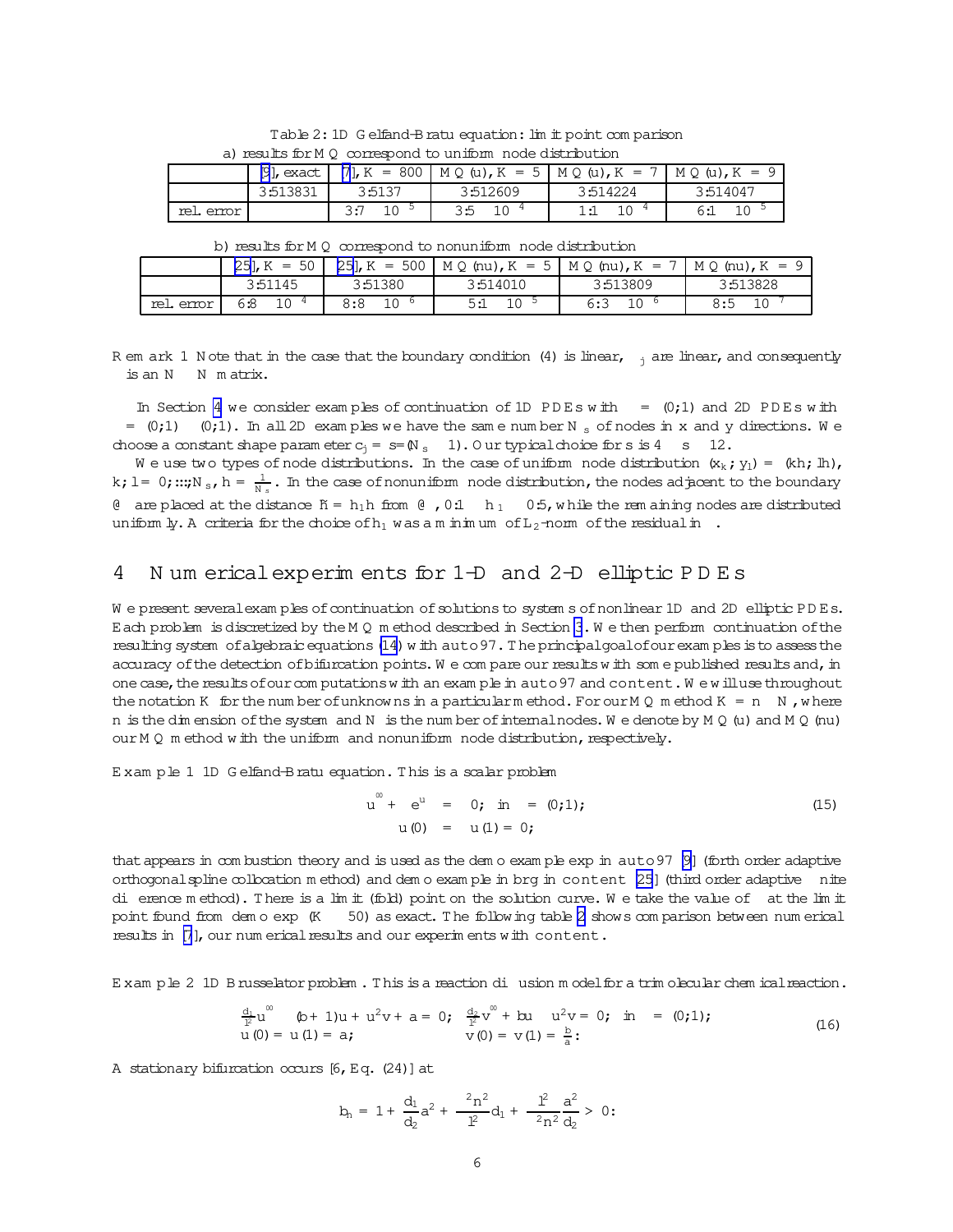|           | a) puncauli policin |           |          |                                                                   |          |  |  |  |  |
|-----------|---------------------|-----------|----------|-------------------------------------------------------------------|----------|--|--|--|--|
|           | exact               |           |          | [6], K = 80   M Q (u), K = 10   M Q (u), K = 14   M Q (u), K = 18 |          |  |  |  |  |
| b         | 19:680174           | 19:67547  | 19:67366 | 19:67786                                                          | 19:67919 |  |  |  |  |
| rel error |                     | 10<br>2:4 | っこ       | 10<br>າ •ລ                                                        | 5:0      |  |  |  |  |

| Table 3: 1D B russelator equation: bifurcation points comparison |  |  |
|------------------------------------------------------------------|--|--|
| a) bifurcation point b                                           |  |  |

|  | b) bifurcation point b |                                                          |  |
|--|------------------------|----------------------------------------------------------|--|
|  |                        | exact. [6] $K = 80$   M $\odot$ (u) $K = 10$   M $\odot$ |  |

|            | exact     | $[6]$ , K =<br>80 | $M \circ \omega$ , $K = 10$ | $M Q(u), K = 14$ | $MO(U)$ , $K = 18$ |
|------------|-----------|-------------------|-----------------------------|------------------|--------------------|
| D)         | 48:681060 | 48:6004           | 48:57476                    | 48:63168         | 48:65605           |
| rel. error |           |                   | ے ۔                         | ∸⊷               |                    |

Table 4: 1D pattern form ation problem, bifurcation points

| $\beta$ , num ericall | 0:047                                                           | 0.080             | 0:093   0:159   0:140   0:238   0:186   0:317 |  |  | 0:232 |
|-----------------------|-----------------------------------------------------------------|-------------------|-----------------------------------------------|--|--|-------|
| 18, analytic]         | 0.0465   0.0793   0.093   0.159   0.140   0.238   0.186   0.317 |                   |                                               |  |  | 0.233 |
| $M \circ (nu)$        |                                                                 | $0.0465$   0.0793 | 0:093   0:159   0:140   0:238   0:186   0:317 |  |  | 0.233 |

For  $1 = d_1 = 1$ ,  $d_2 = 2$ ,  $a = 4$ ,  $n = 1$ ; 2 this gives simple bifurcations:  $b_1 = 9 + \frac{2}{1} + \frac{8}{2} = 19:680174$ ,  $b_2$  = 9+ 4  $^2 + \frac{2}{3}$  = 48:681060, correspondingly. For the second order centraldi erence m ethod with uniform m esh of 41 m esh points (K = 80 unknowns), the corresponding approxim ate bifurcation points were found in [\[6](#page-8-0), Section 6.1]. The following table 3 shows com parison between analytical, num erical results [6, Section 6.1] and our num erical results for values of  $b_1$  and  $b_2$  at simple bifurcation points.

E xam ple 3 Pattern form ation in a 1D system with m ixed boundary conditions [\[8\]](#page-8-0).

$$
\frac{d_1}{1\frac{12}{6}}u^{\infty} + u uv^{2} = 0; \frac{d_1}{1\frac{12}{6}}v^{\infty} + u + uv^{2} v = 0; \text{ in } = (0,1)
$$
  
\n
$$
\frac{d_1}{1\frac{12}{6}}u = (1 \quad 1)(3u^{s} \quad u); \frac{2}{2\frac{12}{6}}u = (1 \quad 2)(3v^{s} \quad v); \text{ on } \theta = f0; 1g: \tag{17}
$$

H ere  $\frac{1}{2}$  [0;1]; i = 1;2;3; are hom otopy param eters. For  $d_1 = 10^{-5}$ ,  $l = 10^{-2}$ , = 0.14, = 1:0, =  $0.001$ , ( $1$ ;  $2$ ; 3) = (1;1;0) (N eum ann problem ). Eq. (17) was discretized by the second order central di erence m ethod with equidistant m esh of 41 m esh points  $(K = 80 \text{ unknowns})$ . The following table  $[8, T]$ able 1] shows a com parison between analytic and num erical results for values of lat simple bifurcation points.

Our num erical results  $(M Q \text{ (nu)}$  m ethod) w ith K = 18, coincide w ith the analytic results above. In addition, we found a bifurcation point at  $l= 0:279$ :

E xam ple 4 2D Bratu problem

$$
u + e^{u}, = (0,1) (0,1);
$$
  
\n
$$
u \quad j e = 0;
$$
 (18)

This problem was studied in [\[35\]](#page-10-0). It was discretized with the second order centraldi erence m ethod with uniform m esh and then continued using Im plicit B bok E lim ination based on Recursive Projections. A lim it point was detected for som e value of (not reported in the paper), and spurious lim it points were detected for K = 961, 1521; 2209; 3025 and su ciently sm all. We reproduced the bifurcation diagram in [\[35\]](#page-10-0), no spurious lim it points were detected. The following table [5](#page-7-0) gives the values of at the lim it point com puted by M Q m ethod.

E xam ple 5 2D Brusselator problem .

$$
\frac{d_1}{l^2} u \quad (b+1)u + u^2 v + a = 0; \quad \frac{d_2}{l^2} v + b u \quad u^2 v = 0; \quad m = (0;1) \quad (0;1);
$$
  
  $u \frac{1}{l^2} = a; \quad v \frac{1}{l^2} = \frac{b}{a};$  (19)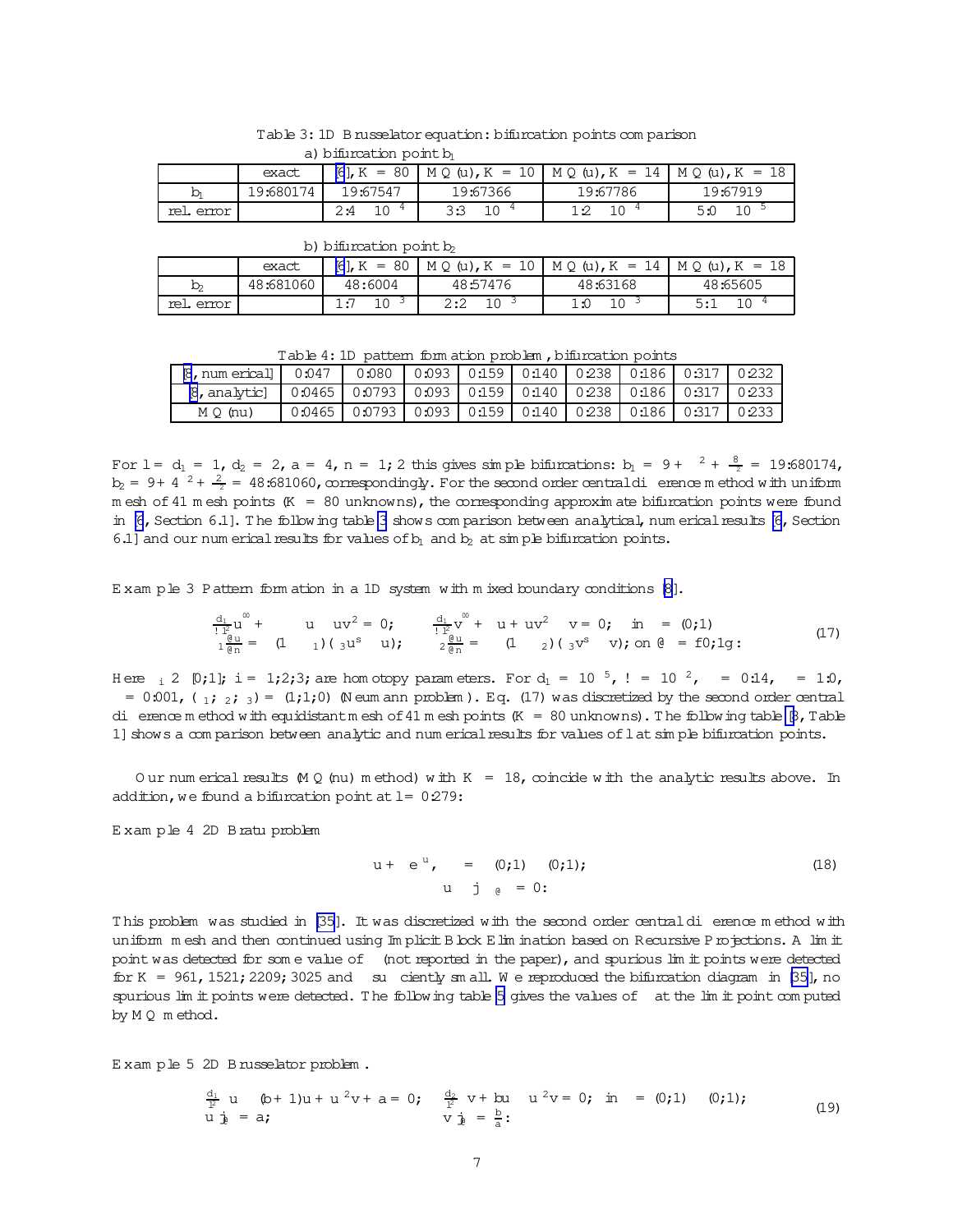Table 5: 2D Bratu equation, lim it point

<span id="page-7-0"></span>

| <b>B51, 225</b> |  | 3025   M Q (u), K = 25   M Q (u), K = 49   M Q (u), K = 81 |          |          |
|-----------------|--|------------------------------------------------------------|----------|----------|
| not reported    |  | 6:873498                                                   | 6:840836 | 6:827400 |

Table 6: 2D B russelator equation: bifurcation points, uniform node distribution for M Q a) bifurcation point  $\mathbf b$ 

|                        | a) numraculi poliic M                          |  |           |     |           |  |  |  |  |
|------------------------|------------------------------------------------|--|-----------|-----|-----------|--|--|--|--|
|                        | $M Q(u), K = 72$<br>$MO(u)$ , $K = 98$         |  |           |     |           |  |  |  |  |
| $b_{1:1}$              | 29:16280<br>29:144494<br>29:17050<br>29:104774 |  |           |     |           |  |  |  |  |
| $\cdot$ 4<br>rel error |                                                |  | 10<br>6:3 | 8:9 | 10<br>5:5 |  |  |  |  |

|           | exact     |          |          | $[5]$ , K = 800   M Q (u), K = 50   M Q (u), K = 72   M Q (u), K = 98 |          |
|-----------|-----------|----------|----------|-----------------------------------------------------------------------|----------|
| $D_{2:2}$ | 88:058156 | 87:47325 | 87:61578 | 87:86924                                                              | 88:00143 |
| rel error |           | 6:6      | 5:0      | 2:1                                                                   | 6:4      |

A stationary bifurcation occurs  $[5, Eq. (2.26)]$  for

$$
b_{m\ \, ,m}\ =\ 1\ +\ \frac{d_1}{d_2}a^2\ +\ d_1\ ^2\quad \frac{m\ ^2}{l^2}\ +\ n^2\quad +\ \frac{a^2}{2d_2}\quad \frac{l^2}{m\ ^2\ +\ l^2n^2}\quad \geq\ 0\, ;
$$

For  $1 = d_1 = 1$ ,  $d_2 = 2$ ,  $a = 4$ ,  $(m; n) = (1; 1)$ ,  $(m; n) = (2; 2)$  this gives simple bifurcations:  $b_{1;1} =$ 9 + 2  $^2$  +  $\frac{4}{2}$ ,  $b_{2,2}$  = 9 + 8  $^2$  +  $\frac{1}{2}$ , correspondingly. For the second order central diversion ethod with equidistantm esh of 21 m esh points, the corresponding approxim ate bifurcation points are found in [\[5](#page-8-0), Section 5]. The following tables 6,7 show com parisons between analytical, num erical results [\[5,](#page-8-0) Eq. (2.26)] and our num erical results for values of  $b_{1;1}$  and  $b_{2;2}$  at simple bifurcation points.

A H opf bifurcation occurs [\[5](#page-8-0), Eq. (2.26)] for

$$
b_{m, m} = 1 + a^2 + (d_1 + d_2) \frac{m^2}{l^2} + n^2
$$

for some m; n, and 1 large enough. For  $l = 10$ ,  $d_1 = d_2 = 1$ ,  $a = 10$ ,  $(m; n) = (1; 2)$ , this gives a H opf bifurcation at  $b_{1;2} = 101 + 2 \frac{1}{100} + 2^2$   $2 = 180:15$ , see table [8](#page-8-0).

# 5 C onclusions.

W e presented the results of our experim ents w ith the M  $Q$  m ethod for continuation of solution of nonlinear 1D and 2D elliptic PD Es. W e used sm allnum ber ofunknow ns and obtained a high accuracy for detecting bifurcation points in ourexam ples. H ere are som e sam ple results.

Table 7:2D Brusselator equation: bifurcation points, nonuniform node distribution for M Q a) bifurcation point b

|           | $\alpha$ , remainder point $\omega$ |          |                                                                    |          |
|-----------|-------------------------------------|----------|--------------------------------------------------------------------|----------|
|           | exact                               |          | $M Q$ (nu), $K = 50$   $M Q$ (nu), $K = 72$   $M Q$ (nu), $K = 98$ |          |
| $b_{1:1}$ | 29:144494                           | 29:14621 | 29:14726                                                           | 29:14431 |
| rel error |                                     | 5:9      | 9:5                                                                | 6:3      |

b) bifurcation point  $b_2$ 

|           | exact     |          | $M Q$ (nu), $K = 50$   $M Q$ (nu), $K = 72$   $M Q$ (nu), $K = 98$ |          |
|-----------|-----------|----------|--------------------------------------------------------------------|----------|
| $b_{2;2}$ | 88:058156 | 88:15470 | 87:93391                                                           | 88:07288 |
| rel error |           | 1:1      | 1:4                                                                |          |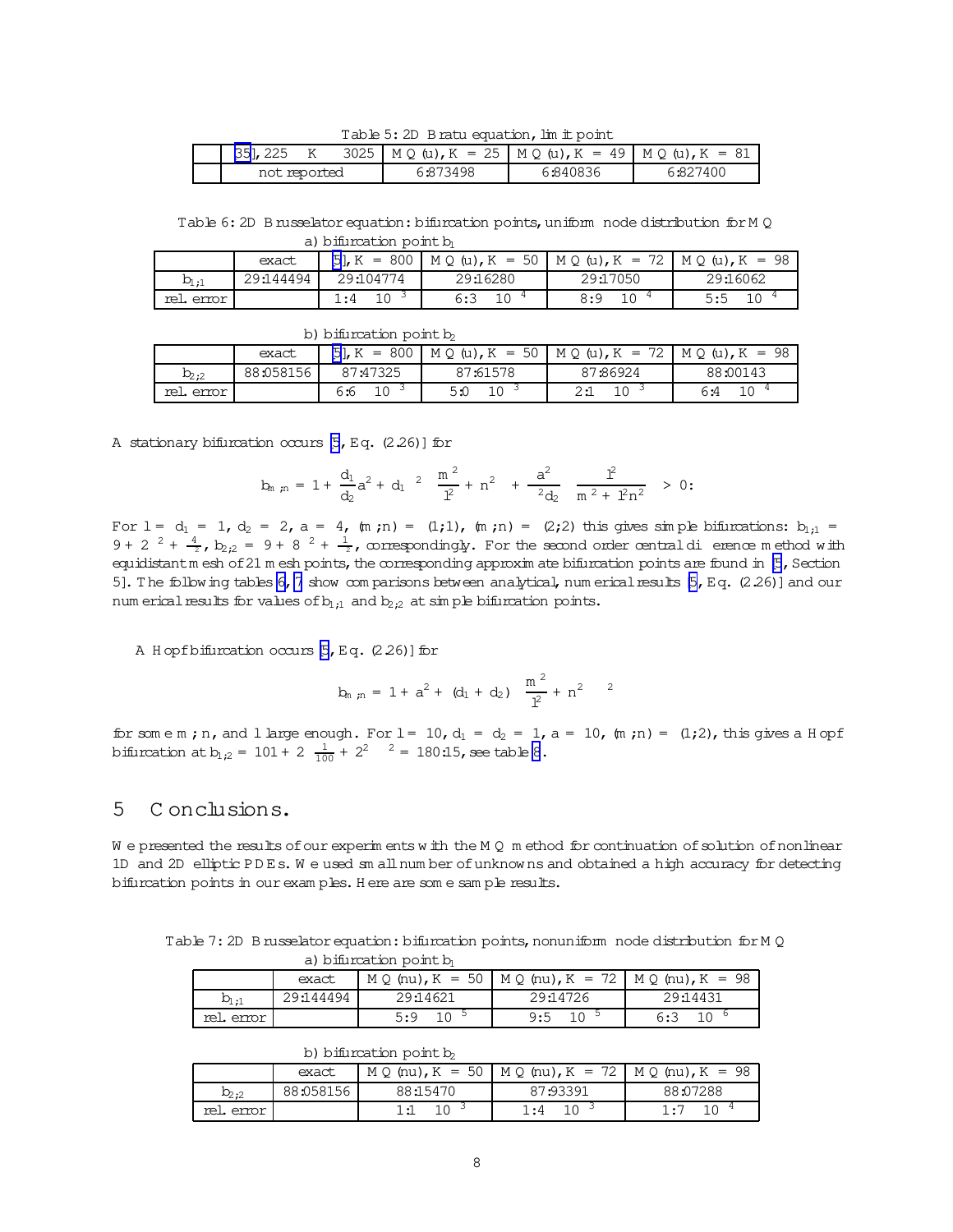<span id="page-8-0"></span>

|           | exact  | $M Q(u), K = 50$      | $MQ$ (nu), K = 50   M Q (u), K = 72   M Q (u), K = 98 |          |                 |  |  |  |  |
|-----------|--------|-----------------------|-------------------------------------------------------|----------|-----------------|--|--|--|--|
| $D_{1:2}$ | 180:15 | 181:8625              | 180:7880                                              | 181:0696 | 180:492         |  |  |  |  |
| rel error |        | 1 <sub>0</sub><br>9:5 | $1 \cap$<br>3:5                                       |          | $1 \cap$<br>1.Q |  |  |  |  |

Table 8: 2D B russelator equation, H opf bifurcation point

(i) For the lim it point in the 1D G elfand-B ratu equation, the M  $Q$  m ethod with 9 unknowns gives the relative errors 6.1 10<sup>5</sup> and 8.5 10<sup>7</sup> for the uniform and nonuniform node distributions, respectively. The relative error in the nite dierence method with 500 nodes is  $8.8 \times 10^{-6}$ .

(ii) For the two bifurcation points in the 2D B russelator problem, the M Q m ethod with 98 unknowns gives the relative errors 5.5 10  $^{4}$ , 6.4 10  $^{4}$  for the uniform node distribution and 6.3 10  $^{6}$ , 1.7 10  $^{5}$ for the nonuniform node distribution. The corresponding relative errors in the nite di erence method with 800 nodes are  $1:4$  10  $^3$ , 6:6 10  $^3$ .

(iii) for the rst in the eigenvalue problem for the 1D Laplace operator with 9 unknowns gives the relative error 6 10  $^5$  and 9 10  $^7$  for the uniform and nonuniform node distributions, respectively. This is equivalent in accuracy to 117 and 950 node solution, respectively by the nite di erence method.

The increase of the number of unknowns results in a better accuracy but also in a larger condition number of the operator mapping solution nodal values to the expansion coe cients. This condition number is a lim iting factor in our experiments. In the future, we plan to implement the ideas of K ansa et al. [24] to circum vent this ill conditioning problem.

In addition we found that even a simple adaptation of the nodes adjacent to the boundary can lead to a dram atic in provem ent of the accuracy in detecting bifurcation points. A daptive choice of the shape parameter is another way to in prove the accuracy that we plan to investigate.

Our results show that  $MQ$  m ethod is an e-cient m ethod for continuation of solution nonlinear PDEs.

A cknow ledgm ents. Support from the NASA grant NAG 8-1229 is acknow ledged by the rst author.

## R eferences

- [1] R.E.Bank, PLTM G:A software package for solving elliptic partialdi erential equations, U sers' Guide 8.0, SIAM Publications, Philadelphia 1998.
- [2] M D.Buhm ann and C A M icchelli, M ultiquadric interpolation in proved, C om puters M ath. Applic., 24  $(1992)$ ,  $21-25$ .
- [3] M D.Buhm ann, Multiquadric prew avelets on nonequally spaced knots in one dimension, Math.Comp., 64 (1995), 1611-1625.
- [4] R E.Carlson, and T A.Foley, The parameter R 2 in multiquadric interpolation, C om pute. M ath. Applic. 21, No.9 (1991), 29-42.
- [5] C.S.Chien and M.H.Chen, Multiple Bifurcations in a Reaction-D i usion Problem Computers Math. Applic. 35, No. 8 (1998), 15-39.
- [6] C.S.Chien, C.-L.Shen and Z.M ei, N um erical Continuation at D ouble B ifurcation P oints of a Reaction-Diusion Problem, Int. J. Bifur. & Chaos 8, No. 1 (1997), 117-139.
- [7] B.D., D avidson, Large Scale C ontinuation and N um erical B ifurcation for P artial D i erential E quations, SIAM. J. Numer. Anal. 24, No. 5 (1997), 2008-2027.
- [8] R.D illon, P.K.M aini, and H.G.O thm er, Pattern form ation in generalized Turing system s. I. Steadystate pattems in system swith mixed boundary conditions, J. M ath. B iol. 32 (1994), 345-393.
- [9] E.J. Doedel, A.R. Cham pneys, T.F. Fairgrieve, YuA. Kuznetsov, B. Sandstede, and X.J. Wang, AUTO 97: Continuation and bifurcation software for ordinary di erential equations (with H om Cont)  $(1997)$ .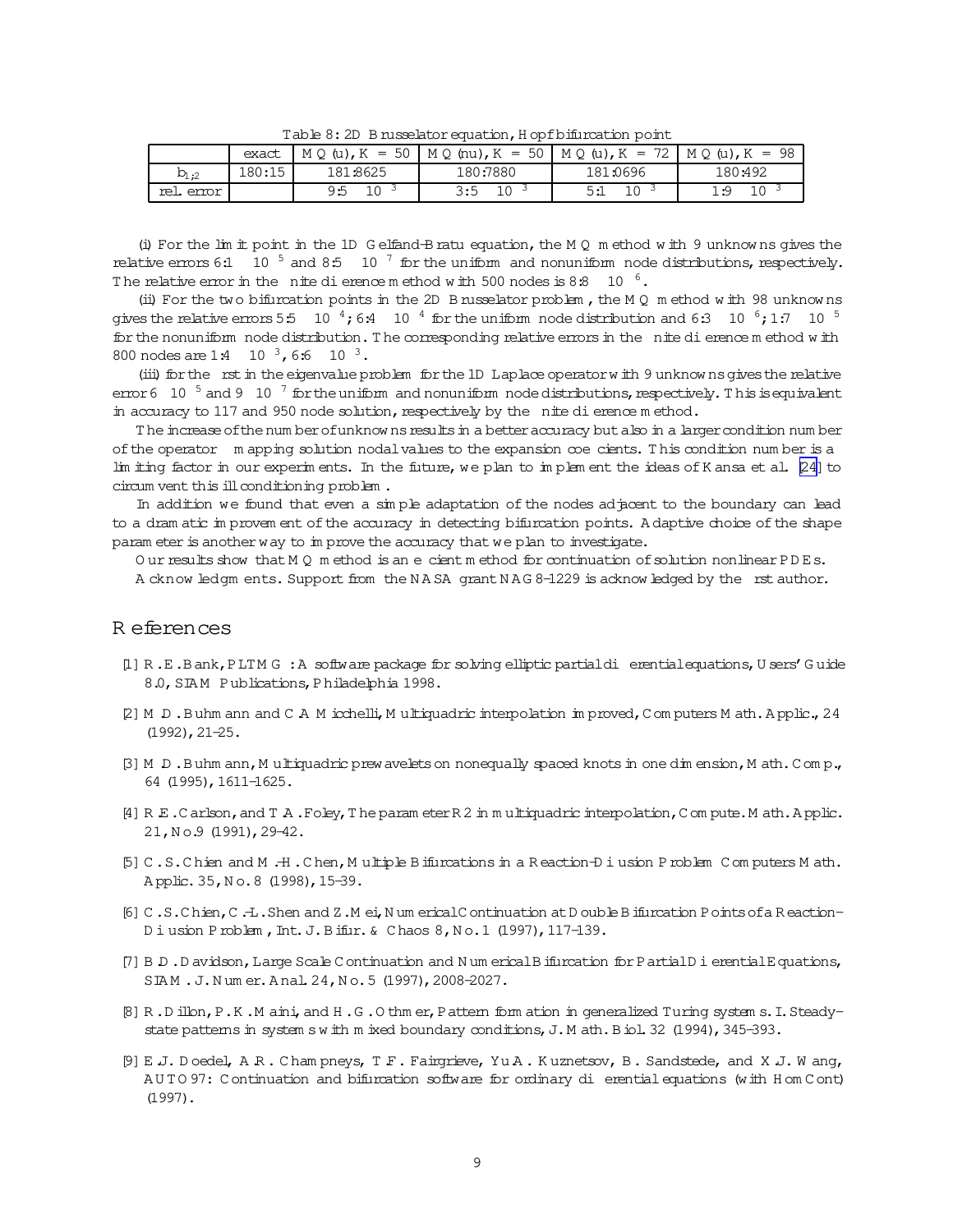- <span id="page-9-0"></span>[10] E J. D oedel, H B. K eller and JP. K emevez, N um erical A nalysis and C ontrol of B ifurcation P roblem s, Part I: Bifurcation in Finite D in ensions, Int. J. Bif. and Chaos: 1, No. 3 (1991), 493-520; Part II: Bifurcation in In nite D in ensions, Int. J. Bif. and Chaos: 1, No. 4 (1991), 745-772.
- [11] M R.Dubal, SR.O livera and R A.M atzner, In: Approaches to Num erical Relativity, ed.R.dInverno, Cam bridge University Press, Cam bridge, UK, 1993.
- $[12]$  G E. Fasshauer and JW. Jerome, "Multi-step approximation algorithms: in proved convergence rates though postconditioning and sm oothing kemels, Adv. Comp.. M ath. (to appear).
- [13] R. Franke, Scattered data interpolation: tests of some methods, Math Comp., 38 (1982), 181-199.
- [14] C. Franke and R. Schaback, Solving partial di erential equations by collocation using radial basis functions, Appl. M ath. Comp., 93, No. 1 (1998), 73-91.
- [15] M A.Golberg and C S.Chen, Improved multiquadric approximation for partial di erential equations, Engin. Analwith Bound. Elem. 18 (1996), 9-17.
- [16] M A.Golberg and C S.Chen, D iscrete projection methods for integral equations, Comput. M ech.Publ., Boston, MA (1997).
- [17] M A.G olberg, and C S.C hen, T he theory of radial basis functions used in the dual reciprocity boundary elem ent m ethod, Appl. M ath. Comp., 60 (1994) 125-136.
- [18] W . G ovaerts, N um ericalm ethods for bifurcations of dynam ical equilibria, S iam Publications, Philadelphia, to appear in 1999.
- [19] R. L. Hardy, Multiquadric equations of topography and other irregular surfaces, J. Geophys. Res., 76  $(1971)$ , 1905-1915.
- [20] R.L. Hardy, Theory and applications of the multiquadric-biham onic method 20 years of discovery, Comput. Math. Applic., 19, No.8/9 (1990) 163-208.
- [21] Y C. Hon, and X Z. M ao, An e cient num erical schem e for Burgers equation, ApplM ath. Comp., 95  $(1998)$  37-50.
- [22] E J. K ansa, M ultiquadrics-a scattered data approximation scheme with applications to computational uid dynam ics-I. Surface approxim ations and partial derivative estimates, C om put. M ath. Applic., 19, No.8/9 (1990) 127-145.
- [23] E J. K ansa, M ultiquadrics a scattered data approximation scheme with applications to computational uid dynam ics-II. Solutions to hyperbolic, parabolic, and elliptic partial di erential equations, C om put. Math. Applic., 19, No.8/9 (1990) 147-161.
- [24] E.J. Kansa, Y.C. Hon, Circum venting the ill-conditioning problem with Multiquadrics radial basis functions: Applications to elliptic partial di erential equations, Adv. Comp. Math. (1998).
- [25] Yu A. Kuznetsov, V.V. Levitin, CONTENT, a multi-platform interactive environment to analyzing dynam ical system s. D ynam ical System s Laboratory, CW I, Am sterdam 1998, ftp cvinl/pub/content.
- [26] Yu A.Kuznetsov, A.R.Skovoroda, V.V.Levitin, W.Govaerts and B.Sijnave, Computation of Orbits and Steady States of 1D PDEs in content, preprint, 1998.
- [27] W R.M adych, M iscellaneous error bounds for multiquadric and related interpolants, Comput. M ath. Applic. 24, No.12 (1992) 121-138.
- [28] W R.M adych and SA.Nelson, Multivariate interpolation and conditionally positive de nite functions II, Math. Comp., 54 (1990), 211-230.
- [29] C K.M am un and L S. Tuckerm ann, A symmetry and Hopf bifurcation in spherical Couette ow, Phys. Fluids 7 No. 1 (1995), 80-102.